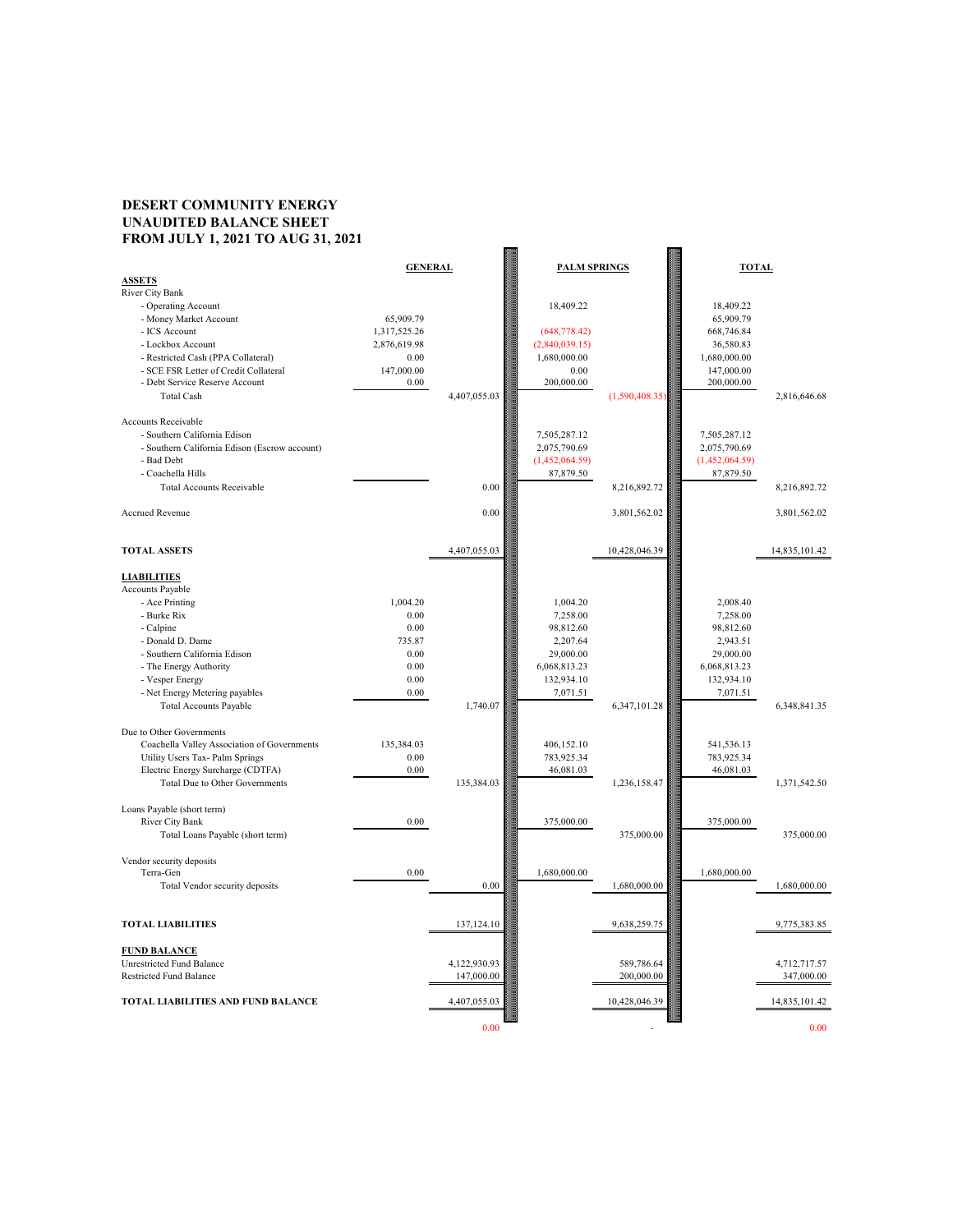## **DESERT COMMUNITY ENERGY UNAUDITED STATEMENT OF REVENUES, EXPENDITURES, AND CHANGES IN FUND BALANCES FROM JULY 1, 2021 TO AUG 31, 2021**

|                                                                  |          | <b>GENERAL</b> |               | <b>PALM SPRINGS</b> |               | <b>TOTAL</b>  |  |
|------------------------------------------------------------------|----------|----------------|---------------|---------------------|---------------|---------------|--|
| <b>REVENUES</b>                                                  |          |                |               |                     |               |               |  |
| Electricity Sales <sup>(1)</sup>                                 |          | 0.00           |               | 13,985,427.82       |               | 13,985,427.82 |  |
| <b>Bad Debt</b>                                                  |          | 0.00           |               | (366, 757.63)       |               | (366,757.63)  |  |
| Other Revenue                                                    |          | 0.00           |               | 310,265.39          |               | 310,265.39    |  |
| <b>Investment Income</b>                                         |          | 827.63         |               | 0.00                |               | 827.63        |  |
| <b>TOTAL REVENUES</b>                                            |          | 827.63         |               | 13,928,935.58       |               | 13,929,763.21 |  |
| <b>EXPENDITURES</b>                                              |          |                |               |                     |               |               |  |
| Cost of Electricity                                              |          |                |               |                     |               |               |  |
| <b>Electricity Purchase</b>                                      | 0.00     |                | 10,004,018.16 |                     | 10,004,018.16 |               |  |
| Resource Adequacy                                                | 0.00     |                | 2,268,000.00  |                     | 2,268,000.00  |               |  |
| Low Carbon Settlement                                            | 0.00     |                | 0.00          |                     | 0.00          |               |  |
| Renewable Energy Credit Settlement                               | 0.00     |                | 703,767.65    |                     | 703,767.65    |               |  |
| Market Charges                                                   | 0.00     |                | 882,408.98    |                     | 882,408.98    |               |  |
| <b>Total Cost of Electricity</b>                                 |          | 0.00           |               | 13,858,194.79       |               | 13,858,194.79 |  |
| Accounting / Bank Services                                       |          | 50.74          |               | 50.74               |               | 101.48        |  |
| Office Supplies                                                  |          | 0.00           |               | 0.00                |               | 0.00          |  |
| Professional Services                                            |          |                |               |                     |               |               |  |
| - Arthur J Gallaguer Insurance & co                              | 233.13   |                | 233.13        |                     | 466.25        |               |  |
| - LSL, CPAs                                                      | 0.00     |                | 0.00          |                     | 0.00          |               |  |
| - Lift to Rise                                                   | 0.00     |                | 0.00          |                     | 0.00          |               |  |
| - Southern California Edison                                     | 0.00     |                | 14,000.00     |                     | 14,000.00     |               |  |
| <b>Total Professional Services</b>                               |          | 233.13         |               | 14,233.13           |               | 14,466.25     |  |
| Insurance                                                        |          |                |               |                     |               |               |  |
| - Directors & Officers                                           | 3,595.00 |                | 3,595.00      |                     | 7,190.00      |               |  |
| - General Liability                                              | 250.00   |                | 250.00        |                     | 500.00        |               |  |
| Total Insurance                                                  |          | 3,845.00       |               | 3,845.00            |               | 7,690.00      |  |
| Consultants                                                      |          |                |               |                     |               |               |  |
| - Donald D. Dame                                                 | 735.88   |                | 2,207.63      |                     | 2,943.50      |               |  |
| - Calpine Energy Solutions                                       | 0.00     |                | 98,812.60     |                     | 98,812.60     |               |  |
| - The Energy Authority                                           | 0.00     |                | 238,069.84    |                     | 238,069.84    |               |  |
| <b>Total Consultants</b>                                         |          | 735.88         |               | 339,090.07          |               | 339,825.94    |  |
| Postage                                                          |          |                |               |                     |               |               |  |
| - Ace Printing                                                   | 504.76   |                | 504.76        |                     | 1,009.51      |               |  |
| <b>Total Printing</b>                                            |          | 504.76         |               | 504.76              |               | 1,009.51      |  |
| Printing                                                         |          |                |               |                     |               |               |  |
| - Ace Printing                                                   | 1,703.00 |                | 1,703.00      |                     | 3,406.00      |               |  |
| <b>Total Printing</b>                                            |          | 1,703.00       |               | 1,703.00            |               | 3,406.00      |  |
| Social Programs                                                  |          | 0.00           |               | 20,615.00           |               | 20,615.00     |  |
| Registrations/Memberships                                        |          |                |               |                     |               |               |  |
| - CA Community Choice Association                                | 5,035.38 |                | 15,106.13     |                     | 20,141.50     |               |  |
|                                                                  |          | 5,035.38       |               | 15,106.13           |               | 20,141.50     |  |
| <b>Total Registration/Memberships</b><br><b>Interest Expense</b> |          | 0.00           |               | 13,000.72           |               |               |  |
| <b>TOTAL EXPENDITURES</b>                                        |          |                |               |                     |               | 13,000.72     |  |
|                                                                  |          | 12,107.87      |               | 14,273,601.32       |               | 14,285,709.19 |  |
| Excess of Revenues over Expenditures                             |          | (11,280.24)    |               | (344, 665.74)       |               | (355,945.98)  |  |
| Fund Balance - Beginning of the Year                             |          | 4,281,211.17   |               | 1,134,452.39        |               | 5,415,663.56  |  |
| Fund Balance - End of the Year                                   |          | 4,269,930.93   |               | 789,786.65          |               | 5,059,717.58  |  |
|                                                                  |          |                |               |                     |               |               |  |

(1) Electricity sales revenue includes revenues actually billed to customers as well as estimated customer usage during the reporting period that is not yet billed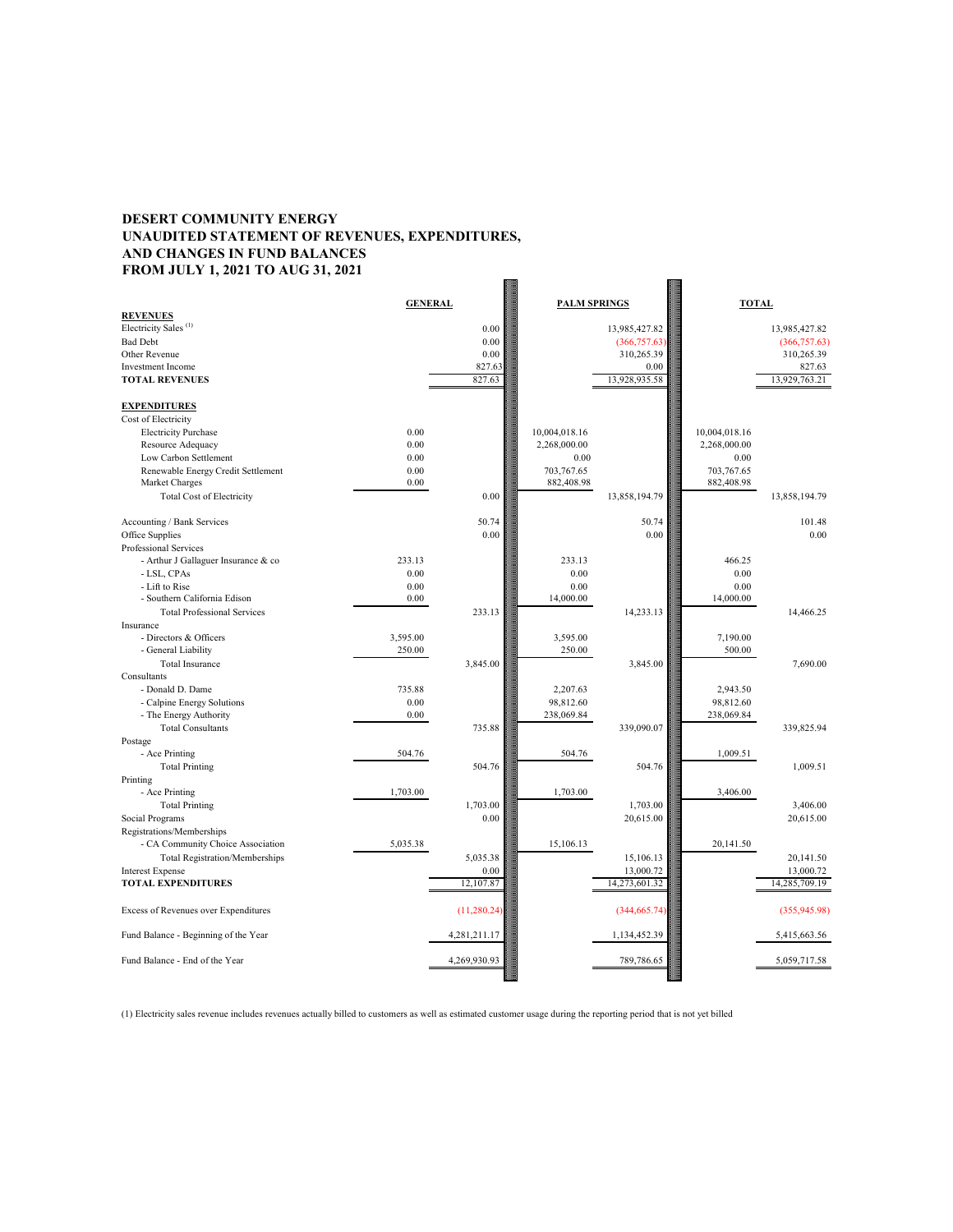### **DESERT COMMUNITY ENERGY UNAUDITED FINANCIAL STATEMENTS FROM JULY 1, 2021 TO AUG 31, 2021**

#### **ASSETS**

| <b>TOTAL LIABILITIES AND FUND BALANCE</b>                            |                         | 14,835,101.42   |
|----------------------------------------------------------------------|-------------------------|-----------------|
| <b>TOTAL FUND BALANCE</b>                                            |                         | 5,059,717.58    |
|                                                                      |                         | 4,712,717.58    |
| <b>Restricted Fund Balance</b><br><b>Unrestricted Fund Balance</b>   |                         | 347,000.00      |
| <b>FUND BALANCE</b>                                                  |                         |                 |
|                                                                      |                         |                 |
| <b>TOTAL LIABILITIES</b>                                             |                         | 9,775,383.84    |
| Total Vendor security deposits                                       |                         | 1,680,000.00    |
| Terra-Gen                                                            | 1,680,000.00            |                 |
| Vendor security deposits                                             |                         |                 |
| Total Loans Payable (short term)                                     |                         | 375,000.00      |
| Loans Payable (short term)<br><b>River City Bank</b>                 | 375,000.00              |                 |
|                                                                      |                         | 1,371,542.50    |
| <b>Total Due to Other Governments</b>                                |                         |                 |
| Utility Users Tax- Palm Springs<br>Electric Energy Surcharge (CDTFA) | 783,925.34<br>46,081.03 |                 |
| Coachella Valley Association of Governments                          | 541,536.13              |                 |
| Due to Other Governments                                             |                         |                 |
|                                                                      |                         |                 |
| <b>Total Accounts Payable</b>                                        |                         | 6, 348, 841. 34 |
| -Net Energy Metering payables                                        | 7,071.51                |                 |
| - Vesper Energy                                                      | 132,934.10              |                 |
| - The Energy Authority                                               | 6,068,813.23            |                 |
| - Southern California Edison                                         | 29,000.00               |                 |
| - Donald D. Dame                                                     | 2,943.50                |                 |
| - Calpine                                                            | 98,812.60               |                 |
| - Burke Rix                                                          | 7,258.00                |                 |
| - Ace Printing                                                       | 2,008.40                |                 |
| <b>Accounts Payable</b>                                              |                         |                 |
| <b>LIABILITIES</b>                                                   |                         |                 |
|                                                                      |                         | 14,835,101.42   |
| <b>Accrued Revenue</b><br><b>TOTAL ASSETS</b>                        |                         | 3,801,562.02    |
| <b>Total Accounts Receivable</b>                                     |                         | 8,216,892.72    |
| - Coachella Hills                                                    | 87,879.50               |                 |
| - Bad Debt                                                           | (1,452,064.59)          |                 |
| - Southern California Edison (Escrow account) <sup>(2)</sup>         | 2,075,790.69            |                 |
| - Southern California Edison                                         | 7,505,287.12            |                 |
| Accounts Receivable                                                  |                         |                 |
| <b>Total Cash</b>                                                    |                         | 2,816,646.68    |
| - Debt Service Reserve Account                                       | 200,000.00              |                 |
| - SCE FSR Letter of Credit Collateral                                | 147,000.00              |                 |
| - Restricted Cash (PPA Collateral)                                   | 1,680,000.00            |                 |
| - Lockbox Account                                                    | 36,580.83               |                 |
| - ICS Account                                                        | 668,746.84              |                 |
| - Money Market Account                                               | 65,909.79               |                 |
| - Operating Account                                                  | 18,409.22               |                 |
| <b>River City Bank</b>                                               |                         |                 |

(2) Net Energy Metering customers' usage is monitored on a montlhy basis, recorded in an escrow account and trued-up at the end of their relevant period (May 2022).

-If the NEM customer generated more electricty than used, DCE will pay the NET balance at the end of May 2022 at the DCE's approved Net Surplus Compensation Rate, if the NEM customer used more electricity than generated, DCE will bill the net annual balance at the rate its meter is registered.